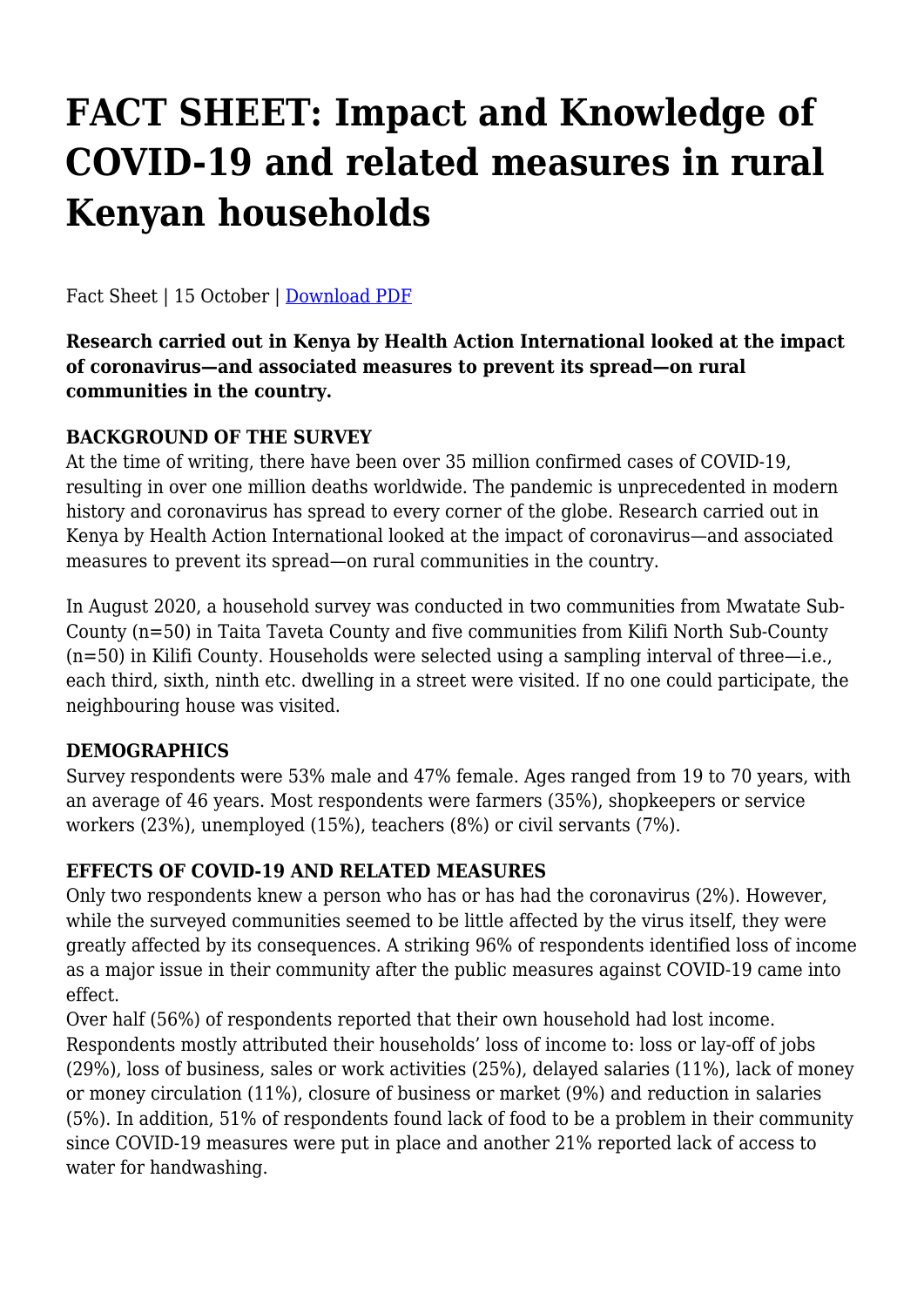Thirteen percent of respondents knew someone who had not been able to access a health service due to COVID-19 measures. The most important reason was that the person did not visit a health facility because of fear of contracting the coronavirus  $(n=10)$ .

Reasons mentioned in single cases were that the health facility was not providing this service due to the coronavirus, there was no healthcare worker to serve them and lack of money to purchase the service. Five percent of respondents knew someone who could not get medicines due to the COVID-19 measures. Reasons mentioned were again fear of contracting the coronavirus, and in single cases: lack of transport, unavailability of the medicine, and lack of money to purchase it.

Incidents of violence or aggression in the community since the COVID-19 measures were reported by 15% of respondents. Examples mentioned were police harassment or brutality, insecurity, theft, and family arguments.

## **INFORMATION AND KNOWLEDGE**

Respondents generally had a high trust in information from health authorities about COVID-19, as only 1% believed this information was unreliable or very unreliable. Also, many respondents found information provision to be sufficient, with 94% of respondents stating they had enough information about COVID-19. Knowledge about handwashing and Kenyan

government guidelines on wearing of facemasks was very good.

Knowledge about the possibility of having COVID-19 asymptomatically and the effectiveness of herbal or traditional medicine to treat or prevent COVID-19 presented a more mixed picture (see Table 1).

## **STIGMA AND FEAR**

Respondents were asked how they would feel if someone who had recovered from COVID-19 would return to the community. Some respondents reported they would be afraid of the person (20%) and would avoid talking to the person (12%), but fortunately, the majority of respondents said they would not be afraid or avoid conversation (71% and 81%, respectively) (see Table 2).

### **TABLE 1**

| Do you think the following is true or false?*                  | <b>True</b> |     | <b>False</b> I don't know |
|----------------------------------------------------------------|-------------|-----|---------------------------|
| Regularly washing hands helps to prevent getting COVID-19      | 98%         | 1%  | 1%                        |
| Wearing a mask helps to prevent getting COVID-19**             | 98%         | 0%  | 2%                        |
| Some people may have COVID-19 but don't show symptoms or signs | 66%         | 1%  | 33%                       |
| Herbal or traditional medicines can treat or prevent COVID-19  | 17%         | 40% | 43%                       |

\*Correct answer is marked in light blue

\*\* This statement is marked as true based on Kenyan government quidelines, suggesting that public health messaging is reaching rural communities. However, it should also be noted that World Health Organization quidelines state that wearing a cloth facemask can help prevent spreading the disease to others, but to prevent contracting the virus it is vital to maintain at least 1 meter distance, clean your hands frequently and thoroughly, and avoid touching your face.